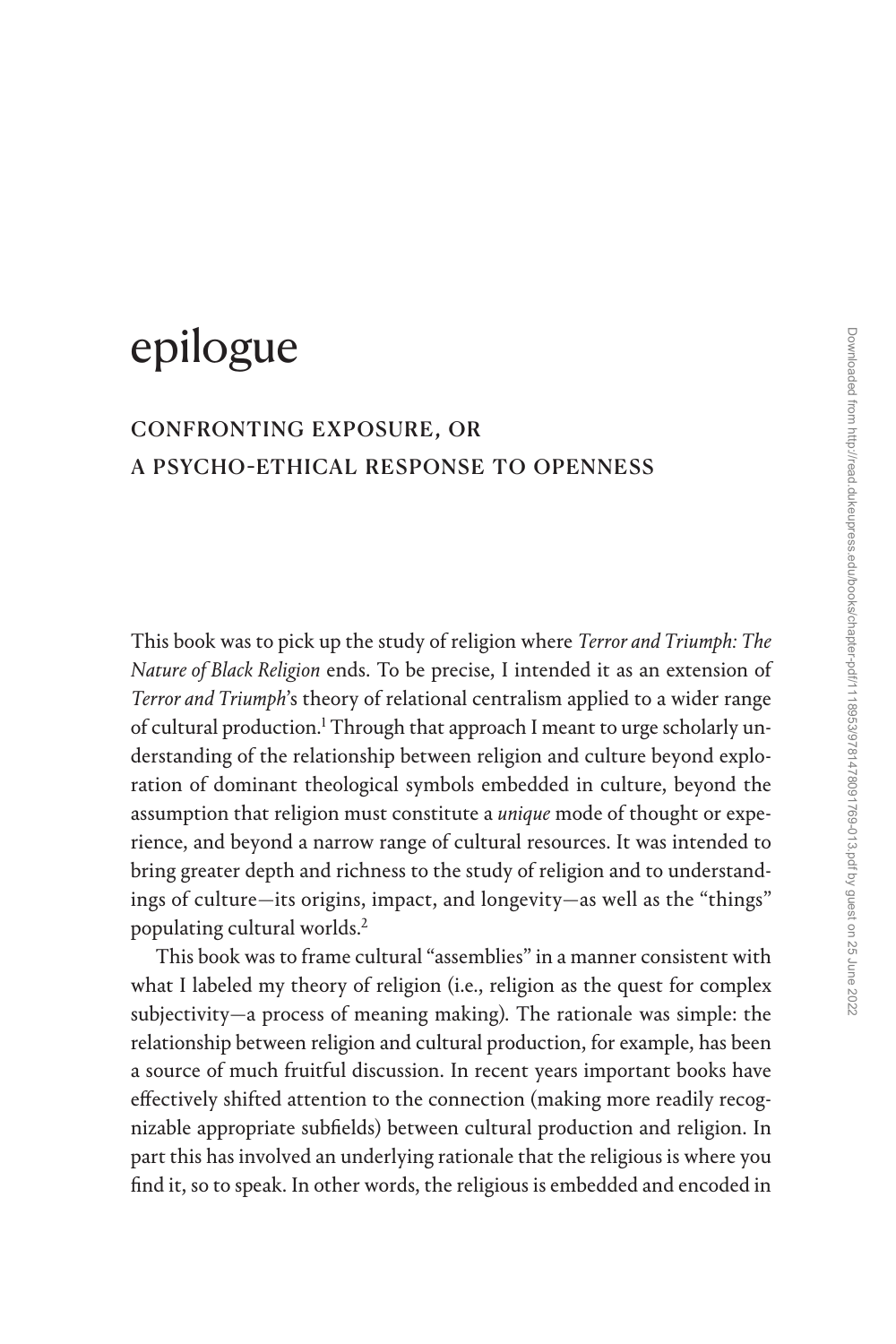the cultural workings of human life. And while these books are vital, my volume was to provide a more expansive investigation than is offered in many of them in that it would not assume a framing of the religious determined and defined in terms of institutional forms, doctrines, or theological vocabulary of particular traditions.

## Prequel: From Complex Subjectivity to Religion as a Technology

I soon realized the project I intended to write required a theoretical step I had not yet made.<sup>3</sup> *Terror and Triumph* outlined a response to particular modalities of dread resulting from effort to fix black bodies. It is not a theory of religion; rather, it is a theory of ethical formulation—a psycho-ethical response to what religion exposes in relationship to certain modalities of disregard. Time to reflect on *Terror and Triumph* and what it proposed, sparked in part by conversation with colleagues, students, and friends, brought me to a realization: While *Terror and Triumph* maintains a sense of the religious as a means of "doing" something against the belittling of collective and individual markers of humanity, this sensibility and ethical frame did not constitute a theory of religion. I needed, then, to go behind *Terror and Triumph*'s ethical impulse. And so the book could not be as initially outlined; it had to be a prequel—the theory of religion *Terror and Triumph* assumed. That book, *Terror and Triumph*, in a way, worked backward—and in the process assumed what I now make explicit.<sup>4</sup>

As argued throughout these pages, religion as a technology, in relationship to strategies such as art, exposes naming-things and thing-things as porous—open and thereby allowing interplay. This realization flies in the face of normative theological narratives of wholeness or fixity made possible through "true" boundaries. And as was discussed in part 3, certain populations of naming-things are discursively warped and culturally marked off so as to maintain the illusion of being closed off. Still, such efforts fall short, and as one might imagine, this realization is not without its trauma—a type of destabilization that does not go unaddressed. This claim highlights the materiality of this fixing in terms of an effort to render vertical, to draw from Bakhtin, things' relationship to other things.

While it is a mislabeling of religion to call it a response to this situation of openness, its work does promote responses. That is to say, porousness is tackled in a variety of ways: hide the problematic (rituals of affirmation); cover the problematic through moral and ethical pronouncements; embrace the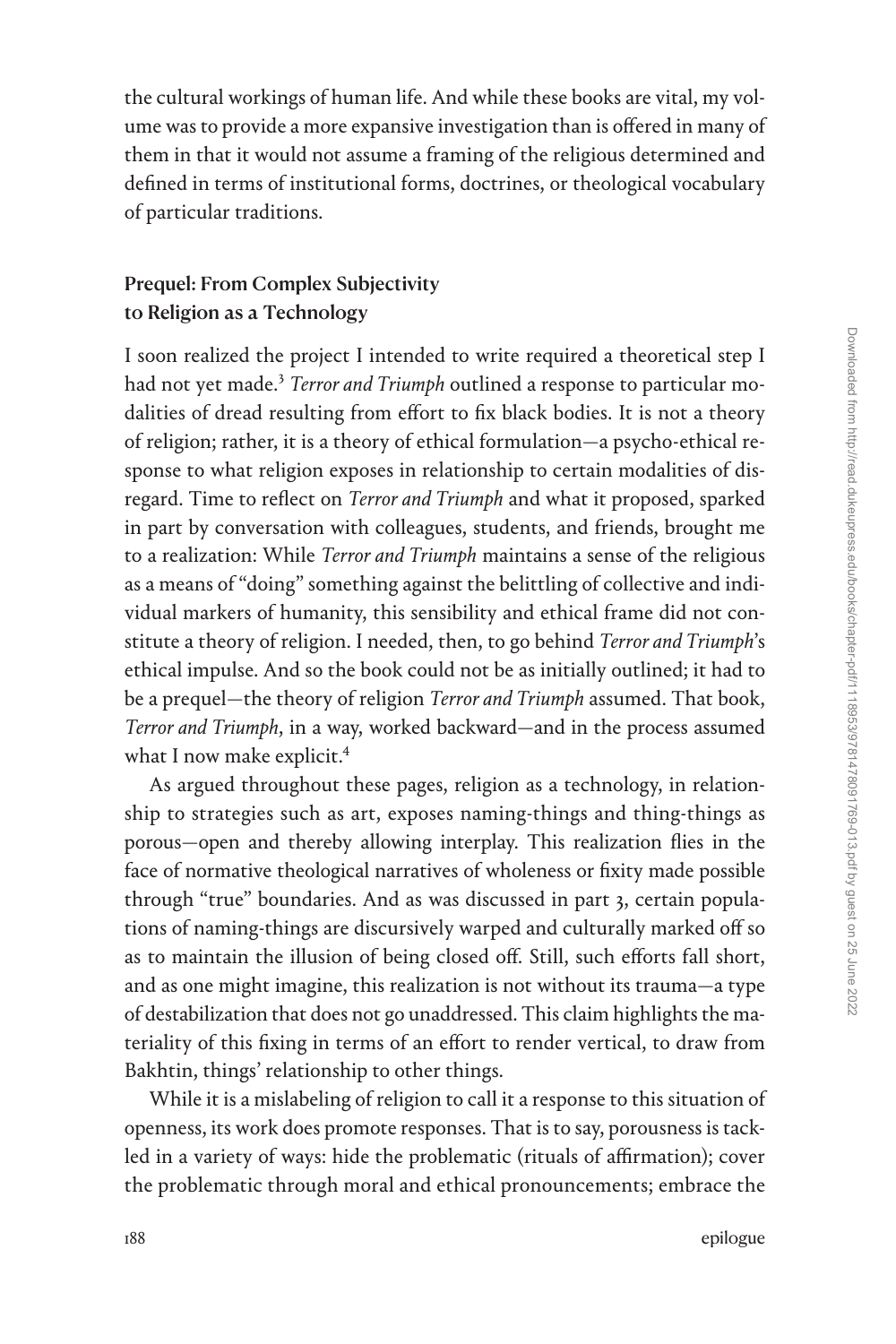problematic as theologically necessary; ignore the problematic as a matter of blind faith. Much of what is produced in light of these possibilities involves an effort to fill the openings, to stabilize boundaries, and to assert the integrity and distinctiveness of things. All of this, as should be clear at this point, I find problematic.

In the final pages of this volume, I propose an alternate psycho-ethical (or affective-active) response to the openness of things illustrated through a Camusian moralist sensibility and a caustic framing of absurdity as, perhaps, an artistic rendition of the catchphrase "Shit happens."[5](#page--1-0) Camus's stating of the case regarding the "absurd man" offers applicable insight. "For the absurd man," he reflects, "it is not a matter of explaining and solving, but of experiencing and describing.["6](#page--1-0) Even more to the point, he reflects directly on art and the absurd: "The absurd work requires an artist conscious of these limitations and an art in which the concrete signifies nothing more than itself. It cannot be the end, the meaning, and the consolation of a life."[7](#page--1-0) The nature and meaning of the absurd, and its connection to religion as a technology, as I want to understand and employ it involves to some degree a sense of limitations and possibilities. But this is not the agape love–driven "impossible possibility" of neoorthodox thinkers, such as Reinhold Niebuhr, resolved through divine intervention—for example, God filling the gaps as the human languishes between history and eternity, between her capacities and the restraints of her nature.<sup>8</sup> Such thinking promotes a theory (and practice) of religion very different from what I work to theorize and follow in this book.

Religion as I have theorized it actually ends where their "hope against hope" begins. That is to say, religion as a technology—a method or what might be called a technique of exposure—affords perspective or at best recognition of circumstances along the lines of what Camus labels "lucidity" or awareness. Hope, I argue, involves not simple recognition of circumstances but also—and this is an important distinction—reflection on more appropriate arrangements of circumstances[.9](#page--1-0) In this way, hope involves "vertical" thinking that frames and privileges particular outcomes as not simply plausible but possible through proper orientation and a defined posture—submissive to the Divine and defiant toward the world.

#### The Deception of Closure

Even when seeking to do otherwise, as in the case of Yates discussed in chapter 2, many of the dominant narratives regarding openness cast it as a problem to solve. In fact, it is depicted as a problem that can be solved through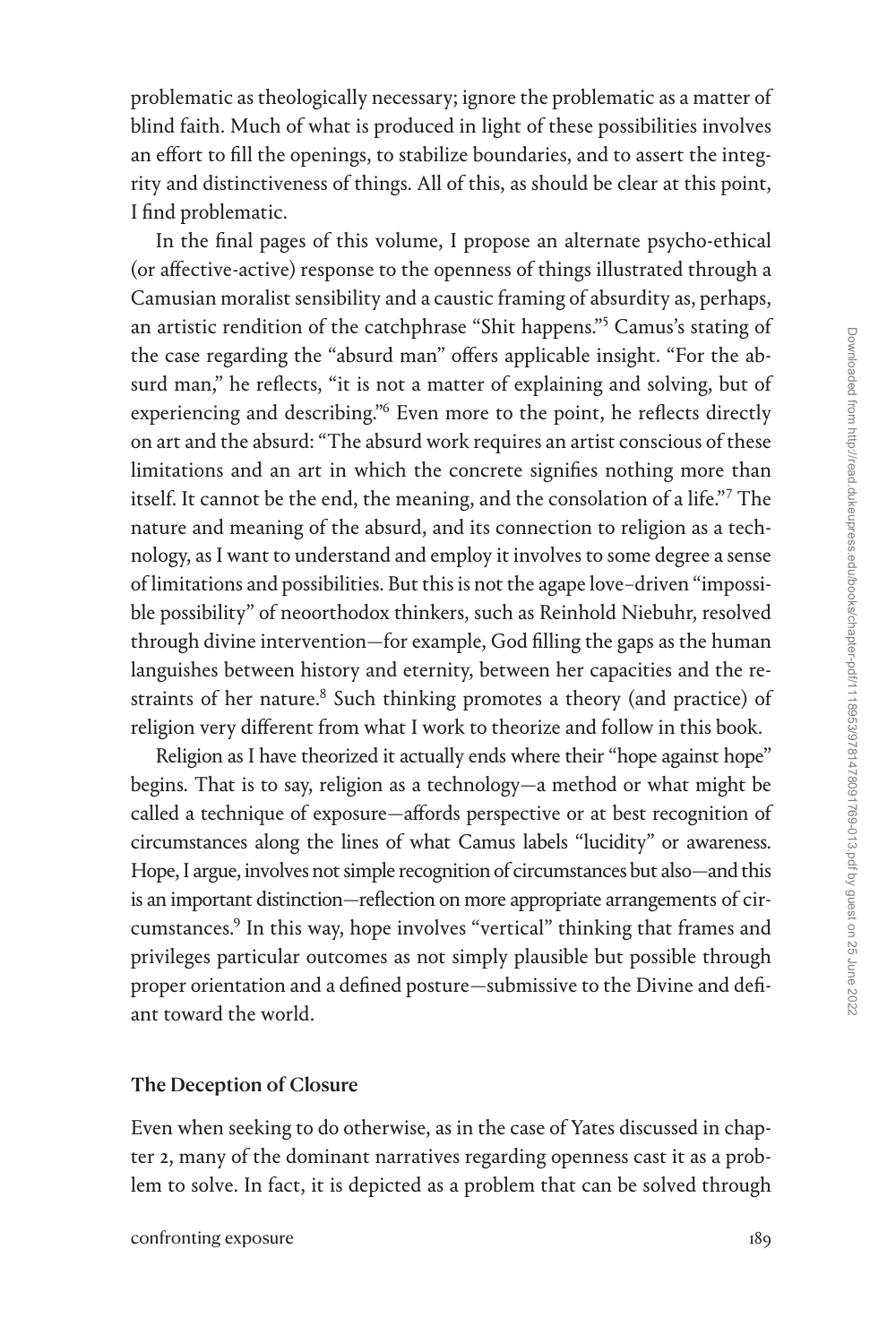a range of prescribed patterns of thinking and doing that tend to pull away from the world and the more "unpleasant" realities and functions of life in the world. However, moralism points out the fictive nature of such psychoethical responses[.10](#page--1-0) Collision between naming-things and other things does not entail a firm epistemological structuring of being. And more to the point, such structuring is not my interest here, nor does Camus offer it to readers. Rather, interplay points to unanswered questions—tension between naming-things and other things. This is not a mode of transgression of boundaries because the boundaries are a fiction to begin with. Offered by moralism simply is recognition of porousness and a naming of ongoing penetration or presence of things in each other, or, as I have referenced through the book, in Camus's terminology, "their presence together." Anything else might be a deception.

Herein, psycho-ethical response as "rebellion, without claiming to solve everything, can at least confront its problems."[11](#page--1-0) To continue thinking with Camus, this is not to end absurdity as a marker of openness, nor to control openness, but rather it is a process of "holding" things close. Over against this process, the effort to end absurdity and thereby close things off vis-à-vis "unity" is a futile attempt to banish the angst caused by the threat of the unknown. It is futile in that complexity in the form of contradiction is a defining element of absurdity.<sup>12</sup> While Camus makes this assertion concerning the nature of absurdity as a "rule of life" marked by contradiction within a philosophical discussion of murder and suicide, I think the general episte-mological point extends beyond that particular context.<sup>[13](#page--1-0)</sup> Think in terms of his reflections on Sisyphus published just a little earlier than his reflections on the "rebel." In both the case of the former and the nameless latter figure, absurdity is characterized by effort but a lack of resolution—a denial of assertion or "unity." Regarding Sisyphus, he writes, "the lucidity that was to constitute his torture [the awareness of his eternal plight] at the same time crowns his victory."<sup>14</sup> There is no transcendence, not even the pretense of transcendencethat is, as a closing off of that which is porous and penetrated.

This thinking is a substantial difference in that normalizing narratives such as theological systems of tradition—work to enhance distinction by painting it as having a transcendent quality. Take, for example, the story of Job from the Hebrew Bible. This is a narrative about the relationship of namingthings to thing-things along a negative loop. Thing-things—whether created by naming-things or not—impinge upon Job and damage his existential and ontological sense of bodied integrity. Whether the loss of his children (naming-things) when the house—a thing—collapses on them, or the loss of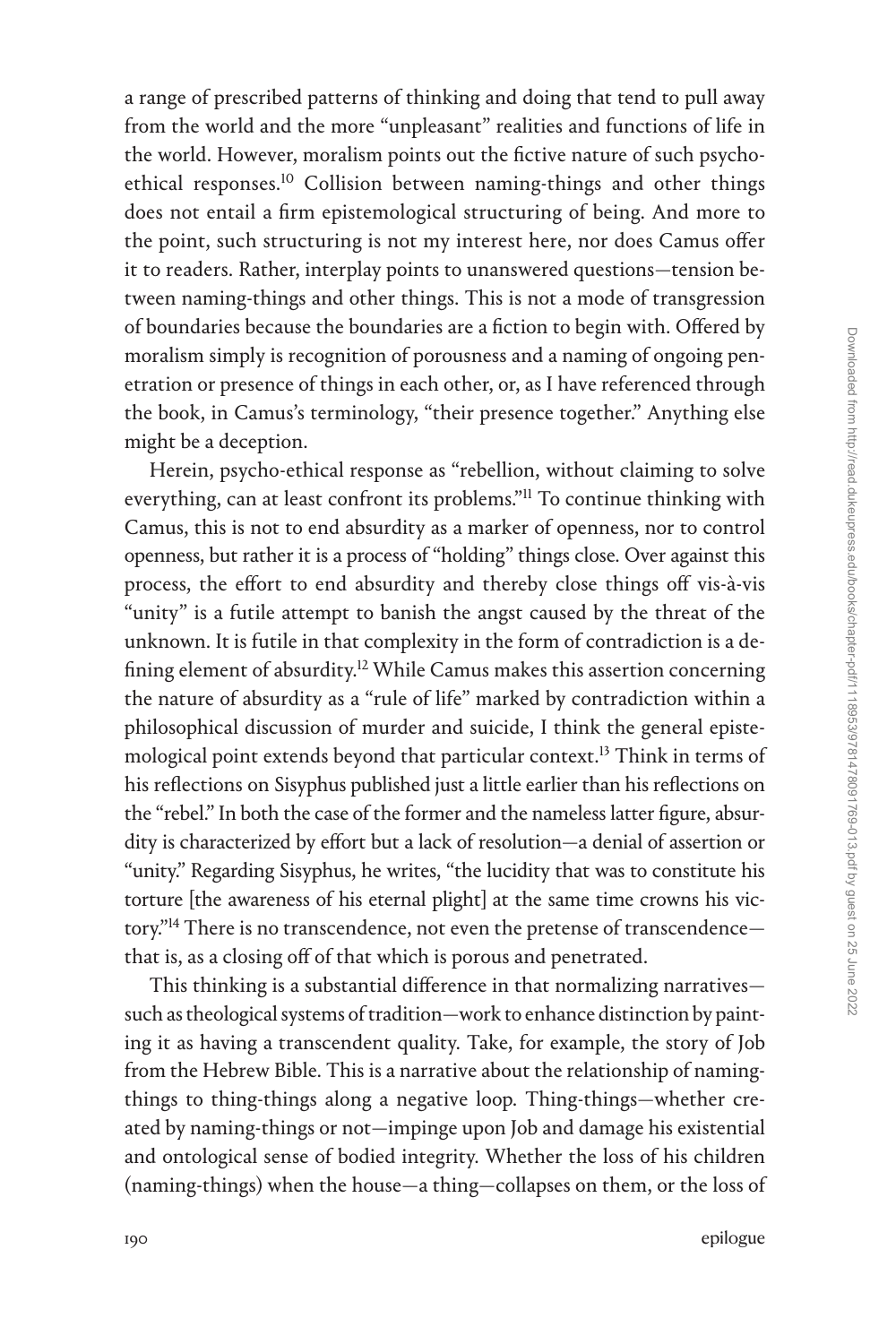wealth captured by possession of things, or the betrayal of his naming-thing through illness, this story centers on the destruction or contamination of things as a marker of existential and ontological separation.

Thy sons and thy daughters were eating and drinking wine in their eldest brother's house and, behold, there came a great wind from the wilderness, and smote the four corners of the house, and it fell upon the young men, and they are dead.[15](#page--1-0)

But put forth thine hand now, and touch his bone and his flesh, and he will curse thee to thy face. And the LORD said unto Satan, behold, he is in thine hand; but save his life. So went Satan forth from the presence of the LORD, and smote Job with sore boils from the sole of his foot unto his crown[.16](#page--1-0)

The resolution to the narrative of Job, to the extent there is one, centers on naming-thing epistemological uncertainty as acquiescence to divine prerogative. Such surrender is matched by existential renewal to the extent theological dissonance is eased through availability of other things—such as new wealth. Anchoring resolution in this case is the proper ordering of namingthings, thing-things, and the cosmic "THING" called God. Camus seems aware of this deception, and the notion of ongoing rebellion speaks to this. Bodied naming-things crave a unity that does not exist, and so the illusion of the unity must be created and protected. Camus points to a determined lucidity regarding our existence, while the rest are details we construct.<sup>17</sup>

### Camus and Openness

The psycho-ethical impulse in the book of Job is controlled if not neutralized through contentment with "life without appeal" despite whether such a life is actually possible or not. (If nothing else, this psycho-ethical response is a soft and muted assumption.) In what Job is granted there is appeal—but the appeal is to the subject's subjectivity over against the object and the abject between them. This is to suggest there is "ground" so to speak upon which to stand distinct. It is to attempt resolution through surrender of "one of the terms of the opposition"—in this case a surrender of some subjectivity for the sake of the subject. Yet contrary to this, Camus seeks revolt, not aspiration. Abjection speaks, I argue, to the residue of aspiration. "That revolt is the certainty of a crushing fate, without the resignation that ought to accompany it.["18](#page--1-0) Such thinking asserts, at least softly, a comfort with porous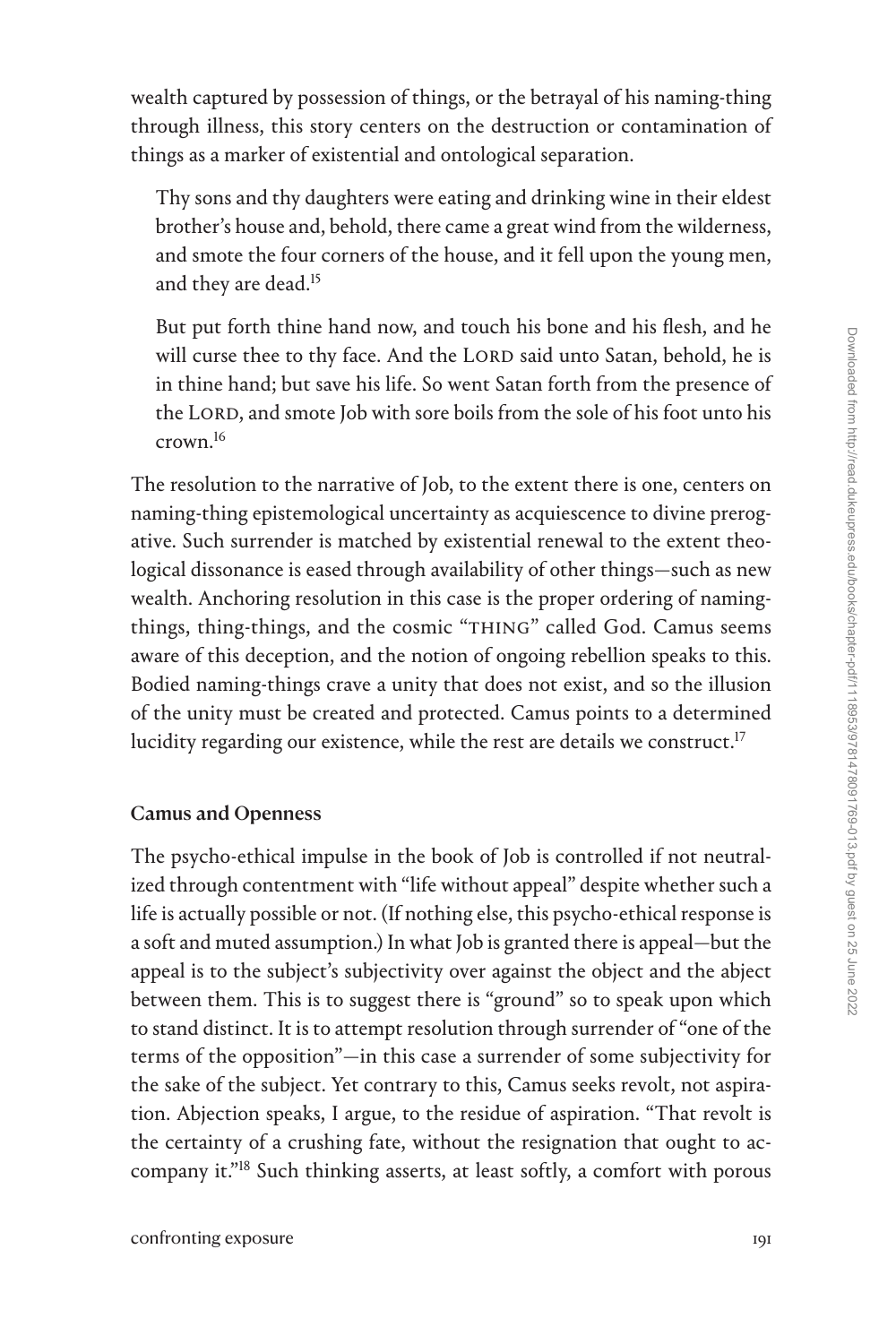things presented to the world. Hence, it is a mode of naming by namingthings without the fallback of wishing for more stability and boundaries held with true integrity. With abjection, vulnerability is a negative, a threat. But for Camus, vulnerability speaks to our existential condition and relationship to the world—a world that impinges and enters us, that we impinge upon and enter. Still, this interplay does not manifest answers to our questions of existence posed by this arrangement of things. The narratives we often tell ourselves in the context of this silence constitute an effort to fortify ourselves. However energetic the telling, they, to a large degree, are pointless in that these narratives produce nothing that did not exist without them.

I see in this perception of the naming-thing's interplay with thing-things something of what Camus notes as the "triumph of the carnal" without grand "consolation" to be found or created.<sup>19</sup> Differentiation is at the end fictional, which leaves lines of "distinction" porous and always compromised. Hence, there is art.

This is the reason for art; if differentiation, meaning, subjectivity, and other tropes for wholeness were possible, the world would be "clear, art would not exist.["20](#page--1-0) To explicate what I have in mind, I return to W. E. B. Du Bois, Nella Larsen, Richard Wright, and Orlando Patterson.

#### The Value of Openness

While absurdity and the challenge of the open-bodied naming-thing perverted with boundaries of social difference (e.g., race) informs *The Souls of Black Folk*, it is presented graphically much later in *Dusk of Dawn*, where Du Bois writes:

It is as though one, looking out from a dark cave in a side of an impending mountain, sees the world passing and speaks to it; speaks courteously and persuasively, showing them how these entombed souls are hindered in their natural movement, expression, and development; and how their loosening from prison would be a matter not simply of courtesy, sympathy, and help to them, but aid to all the world. One talks on evenly and logically in this way, but notices that the passing throng does not even turn its head, or if it does, glances curiously and walks on.<sup>21</sup>

For Richard Wright, it is not a cave but rather the underworld, the sewer. Still, the sentiment is the same. In the short story "The Man Who Lived Underground," the sewer is where the protagonist finds himself after a confrontation with the police reinforces his status as problem thing.<sup>22</sup> From the sewer, he sees but is not seen; he discovers and observes the behavior of those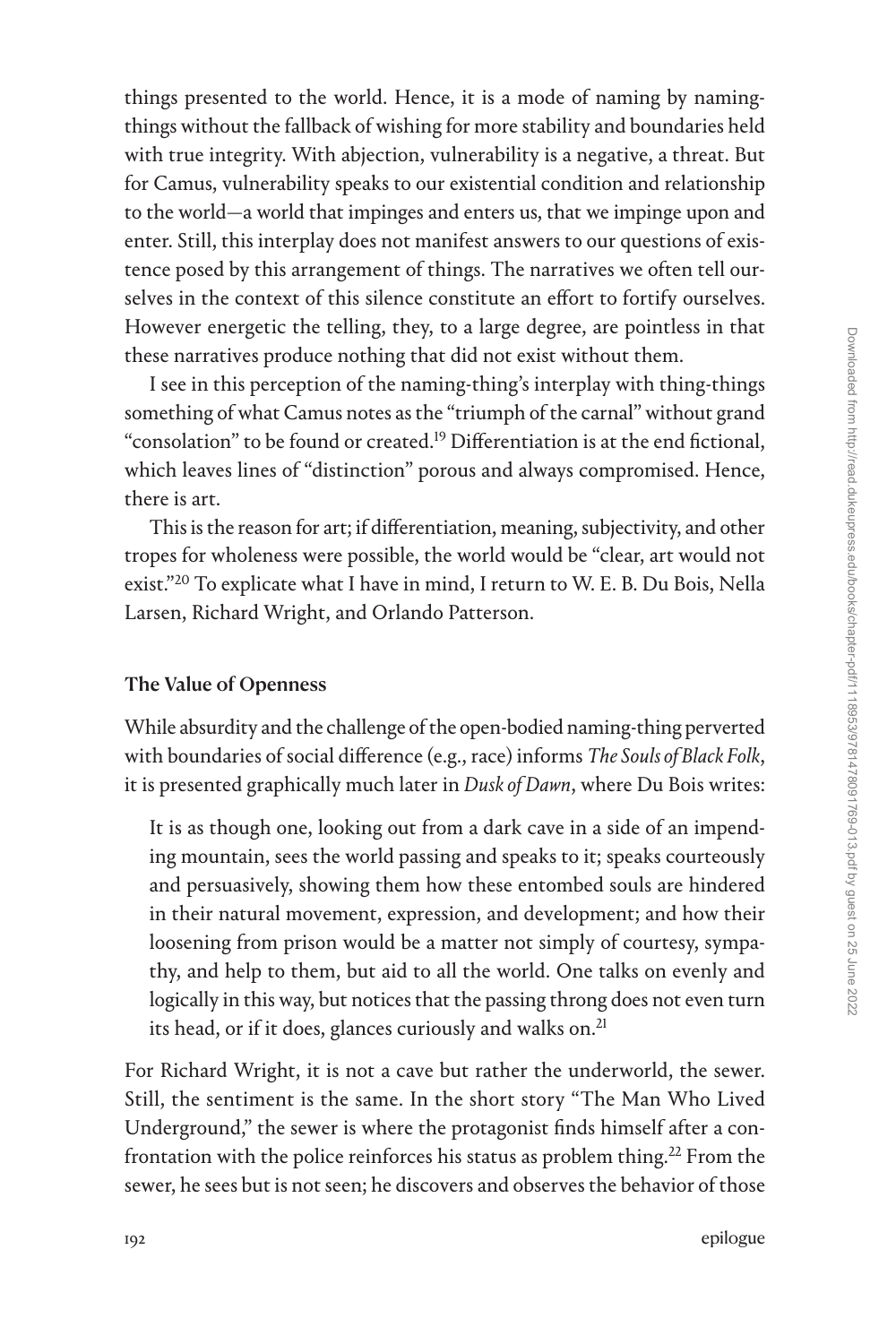who live above him; and in the process he recognizes the futility of their endeavors and the pervasive misery that marks their lives. Du Bois notes the cave as a tomb, and Fred Daniels, the protagonist in Wright's story, sees and feels death around him—from the baby floating by, to the work of the funeral parlor, the dead animals in the butcher shop, and the suicide of the security guard. What humans seek, they cannot have. This is evident for Daniels as he watches people in a type of church worship service also familiar to Du Bois (and Nella Larsen for that matter). Observing them was painful, more penetrating than the ache of his body because he knew what they refused to acknowledge. "A deeper pain," Wright narrates, "induced by the sight of those black people groveling and begging for something they could never get churned in him.["23](#page--1-0) There is no comfort, no assurances offered.

Lucidity, like other conceptual maps offered in *Souls*, is doubled. In addition to lucidity regarding the workings of the world in general, Du Bois also alludes to lucidity in terms of a type of clairvoyance allowing African Americans to see both their context and that of whites. The latter is a deep observation. The most telling presentation of this lucidity is in "The Souls of White Folk," an essay in *Darkwater*: *Voices from within the Veil* (1920). There he writes, "I see these souls undressed and from the back and side. I see the working of their entrails. I know their thoughts and they know that I know. . . . And yet as they preach and strut and shout and threaten, crouching as they clutch at rags of facts and fancies to hid their nakedness, they go twisting, flying by my tired eyes and I see them ever striped—ugly, human."[24](#page--1-0) Rejection of a source of appeal deconstructs the workings of the "religion of whiteness" and exposes its human inner workings[.25](#page--1-0) A theodical formulation of collective life advantaging whiteness is replaced with an anthropodicy of fragility. Du Bois concludes, "We looked at him clearly, with world-old eyes, and saw simply a human thing weak and pitiable and cruel, even as we are and were. These super-men and world-mastering demi-gods listened, however, to no low tongues of ours, even when we pointed silently to their feet of clay."[26](#page--1-0)

Nella Larsen's central character in the novel *Quicksand*, Helga Crane, consistent with a moralist posture toward the trauma of effort to close off openness through coding of gender and race, finds strength in the awareness of the absurd. "Never could she," Larsen acknowledges to the reader, "recall the shames and often the absolute horrors of the black man's existence in America without the quickening of her heart's beating and a sensation of disturbing nausea. It was too awful. The sense of dread of it was almost a tangible thing in her throat."<sup>[27](#page--1-0)</sup> Nausea for Larsen does not connote merely a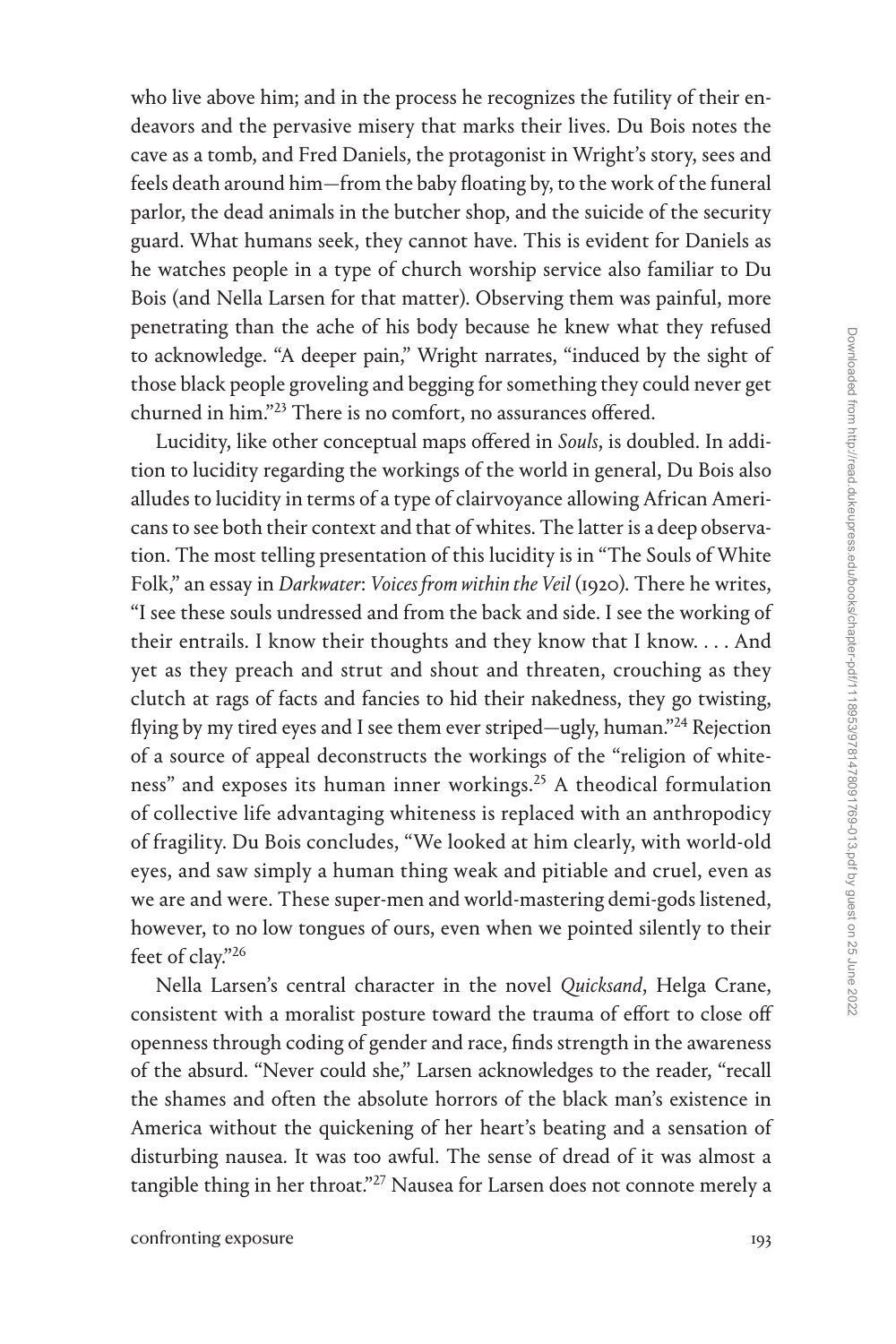biological discomfort, but rather there are larger considerations tied to metaphysics. Crane names the absurd. I want to frame this naming in terms of Camus, who understands a similarity between Jean-Paul Sartre's sense of nausea and what he, Camus, means by absurdity. Think of Crane's response to others and herself in light of Camus's framing. He writes, "This discomfort in the face of man's own inhumanity, this incalculable tumble before the image of what we are, this 'nausea' as a writer of today calls it, is also the absurd."[28](#page--1-0) There is no grand unity capable of providing meaning within a cold world. "The cruel, unrelieved suffering had beaten down her protective wall of artificial faith in the infinite wisdom, in the mercy, of God," writes Larsen. "For had she not called in her agony on Him? And he had not heard. Why? Because, she knew now, He wasn't there. Didn't exist."<sup>29</sup> But what is sacrificed in order to pretend an answer when none is given by the world, when there is no God to aid the inquiry?

Crane is open and lucid to life marked only by confrontation and a "No!" to her circumstances—that is, societal efforts to close and fix her. This is her situation—her entanglement in a cultural climate of contempt presenting a world that is foreign, hostile, violent, death dealing. In her words, "only scorn, resentment and hate remained—and ridicule. Life wasn't a miracle, a wonder. It was, for Negroes at least, only a great disappointment. Something to be gotten through as best one could. No one was interested in them or helped them. God! Bah!"[30](#page--1-0) Her family, her community, and her country offer Crane rest, not resolution—no sustainable respite from the threat of death. "We see," writes Kristin Lattany, "that America is not a glamour queen but a grisly skeleton, her only product death . . . her only lessons how to kill and how to die."<sup>31</sup> Nonetheless, for Larsen through Crane (and Du Bois before her) the ever-present threat of death does not stimulate a sense of melancholy. Instead, death is simply a dimension of what it is to live within the context of the cultural climate of the post–Civil War United States. All this Du Bois captures with the question "How does it feel to be a problem?" and Larsen with a proclamation—"God! Bah!"[32](#page--1-0)

Deeply aware of the manner in which the physical can betray—things, including our bodies, can forsake us, and life can entail a challenging quality—Du Bois, Wright, and Larsen respond to (but cannot undo) the threat of death. Du Bois, particularly in terms of double-consciousness, can tend to romanticize this body—highlighting its "dogged strength" over against the destructive qualities of the cultural climate. Still, he recognizes with nineteenth-century religious leader the Reverend Alexander Crummell and Burghardt, his son, the fragility of embodied bodies.<sup>[33](#page--1-0)</sup> The body, a compromised form, is subject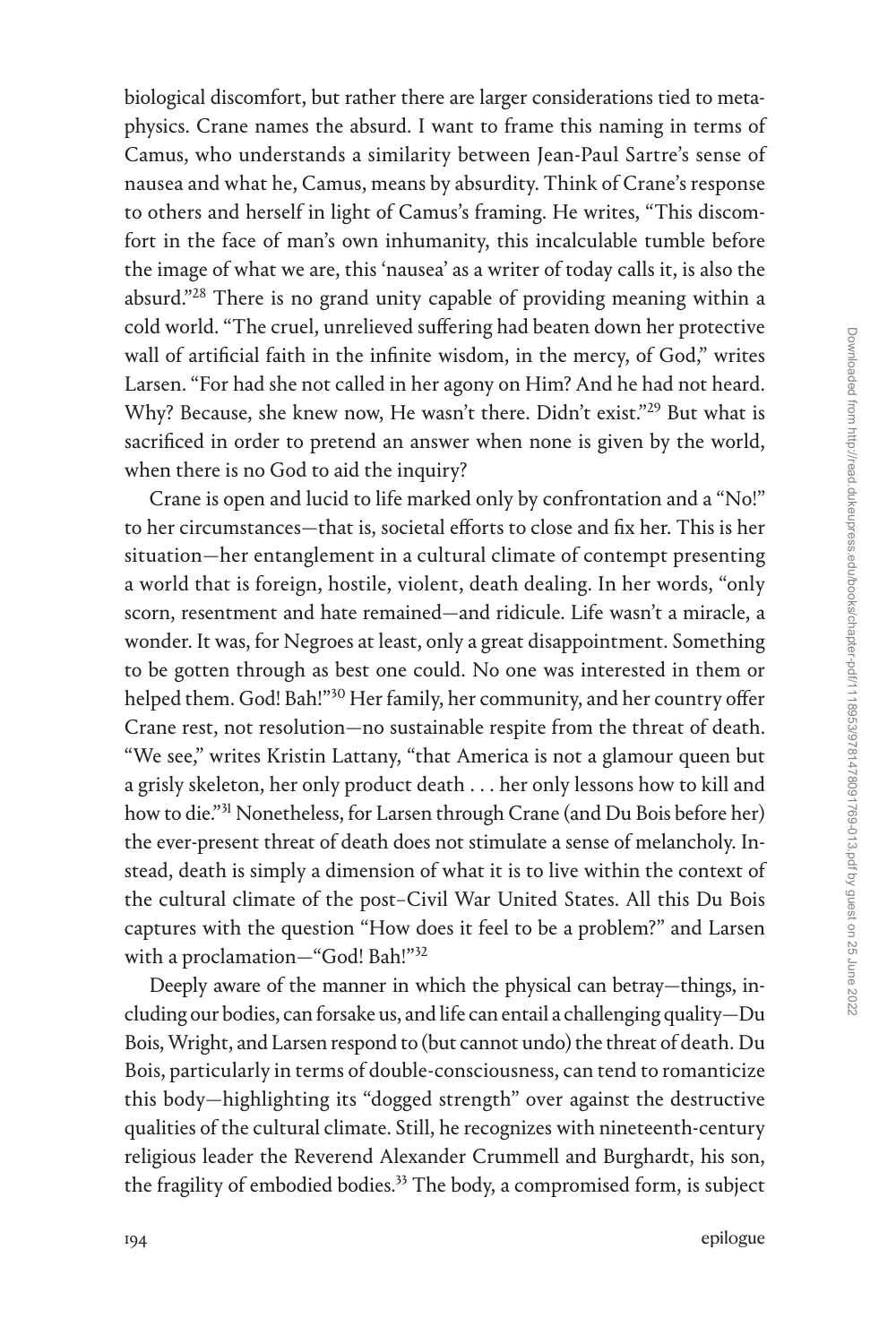to death—the final moment of interplay as the naming-thing is dissolved and returned to the world as "food" for other things—and the problem soul never loses sight of this. Awareness of circumstances in the world helps to avoid what Daniels laments as he views—unobserved by them—people in a movie theater. Watching them laugh at the screen, he recognizes they are unaware of the manner in which they mock themselves—"shouting and yelling at the animated shadows of themselves."[34](#page--1-0) To the extent they lack awareness, they are "children, sleeping in their living and awake in their dying."[35](#page--1-0) All Daniels encounters as well as the items he steals offer life no meaning. In his hands, money becomes wallpaper, watches wall ornaments, and diamonds floor covering in his hole below the surface. Life, death, and the material trail between them do not constitute a relationship to the world, certainly not one offering resolution or final comfort.<sup>[36](#page--1-0)</sup> While not exactly "sleeping in [her] living and awake in [her] dying," Crane does wrestle with metaphysical and existential dilemmas posed by the intertwined structures of being and not being.[37](#page--1-0) That is to say, both Crane and Daniels, like Du Bois, are sensitive to physical demise ("sleeping in their living") as well as metaphysical death ("awake in their dying")—or ontological irrelevance—tied to the cultural climate guiding the historical moment.

Traditional framings of religion as "something" worth speaking and doing, and its theological probing of the world, for Larsen through Crane, Wright through Daniels, and for Du Bois through at least the story of John, offer nothing final. Theological arguments do not wrestle meaning from a silent world and do not offer a way to close off naming-things from the world. Instead, religion as a "some*thing*" prompts what Wright calls "eternity anxiety." The secret to existence, despite the efforts of the religious folks encountered, is not found in the workings of relationship to a cosmic *some*thing. John, facing those in his church, knows this, and the religious leadership of even a cultural giant like Crummell fares no better.<sup>[38](#page--1-0)</sup>

One might think of the situation this way: the wish against wishes found in some spirituals—at least as they have come to us—is quickly countered by the response of the blues. Both speak a word regarding relationship—connection between questioning humans—that acknowledges the individual but in association with others also confronting (and confronted by) the world. This, one could say, is small and cold comfort[.39](#page--1-0) Life is drowned in suffering, and it is marked by interplay—at times uncomfortable but always unavoidable.<sup>40</sup> Crane, who is slowly dying as she gives life to child after child, Wright's hunger unfulfilled in a hostile world, and Camus's championing of the absurdist elucidate Du Bois's diagnosis discussed in chapter 8.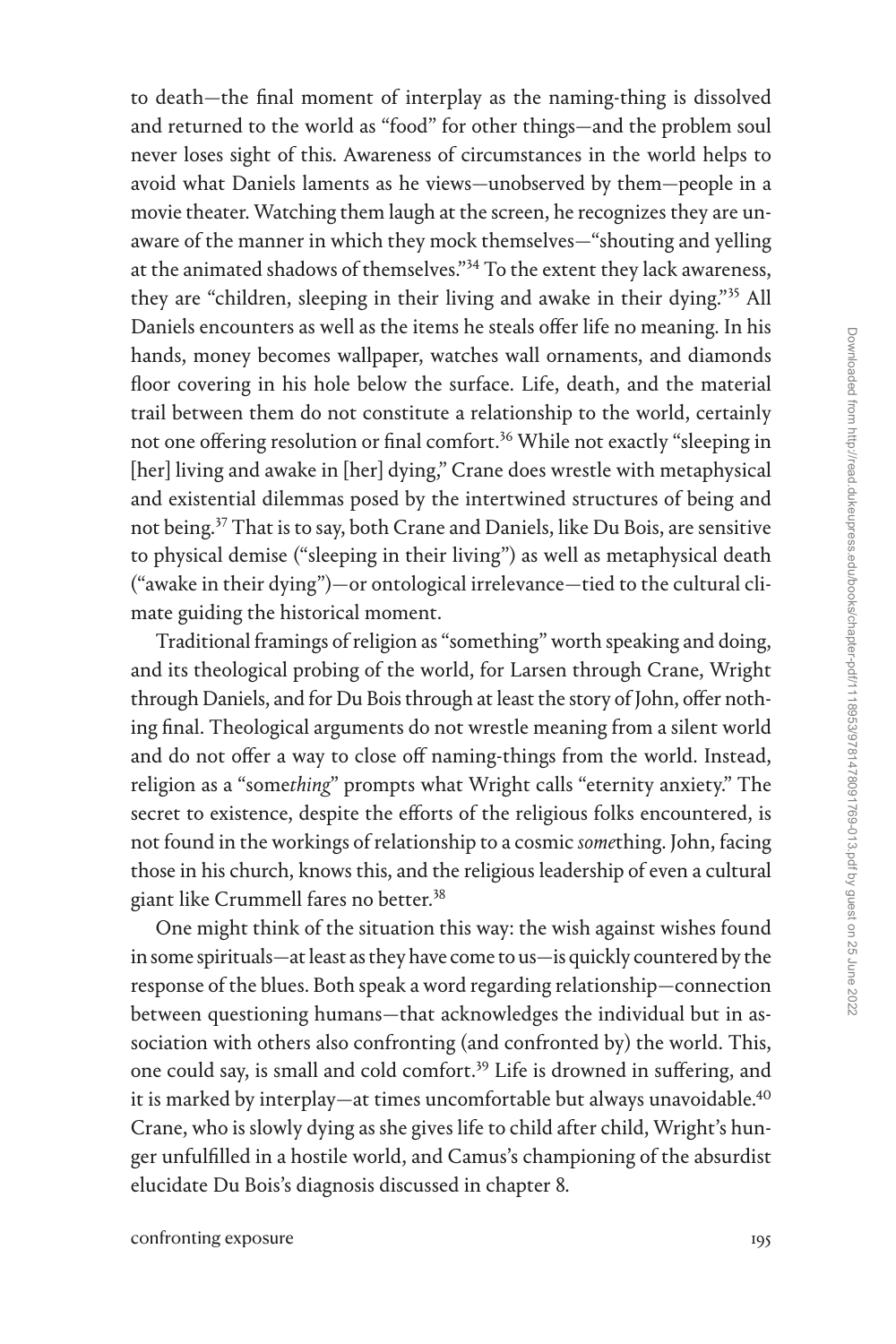#### Embracing Openness

In Camus's narration, as Sisyphus prepares to continue his unending task of rolling his stone as punishment from the Greek gods, he reaches a point at which the stone is rolling down the hill and he is turning to follow it so as to undertake his task yet again. He knows the labor ahead of him and its perpetual nature, but this does not break him; rather, this awareness is his resolve and fixes his posture toward the cultural climate marking his existential situation. Sisyphus's stance and the posture called the problem soul are similar. He has his gods to challenge through his persistence, although this does nothing to change his lot; he gains no quarter in the process. The lucidity, the awareness of his condition and the nature of his relationship to what is beyond him, speaks the problem. It is his posture toward the world. In the telling, both Camus and Du Bois are sure.

This posture is not limited to the challenge of socially coded open-bodied naming-things within a given geography, as some might read my attention to the contextual arrangements of openness in the United States. Mindful of this, I end with some attention to Orlando Patterson's *The Children of Sisyphus*. [41](#page--1-0) With this novel, one gets Camusian moralism tied to grotesque realism through the travails of the various characters—residents of the "Dungle," which is an area of Jamaica marked by refuge and open-bodied naming-things exposed to and exposed by waste out of which they crave life. In a word, something of this book has the energy, the presence, of the carnivalistic impulse described by Bakhtin. The situation for these garbage dwellers is horizontal—no time or resource for vertical thought and endeavors. They are grounded in the filth the city would like to deny. They are marked out by a degrading quality that pulls nutrition and vitality from relationship to despised thing-things of the world.

As one of the garbage men responsible for bringing city waste to the Dungle reflects, they were "creatures" that "weren't human. If anyone told him that they were human like himself he would tell them that they lied.["42](#page--1-0) This was not because he, as a bodied naming-thing, was not open, because he was—all are. No, he reacted to the values embedded in life with trash and needed to distance himself in order to maintain the illusion that he, as a naming-thing, was private and not exposed publicly to the piled waste of life. Shit ties together the people of the Dungle and the land. The naming-thing to thing-thing, naming-thing to naming-thing, and thing-thing to thing-thing connections are constituted by social engineering and cultural placement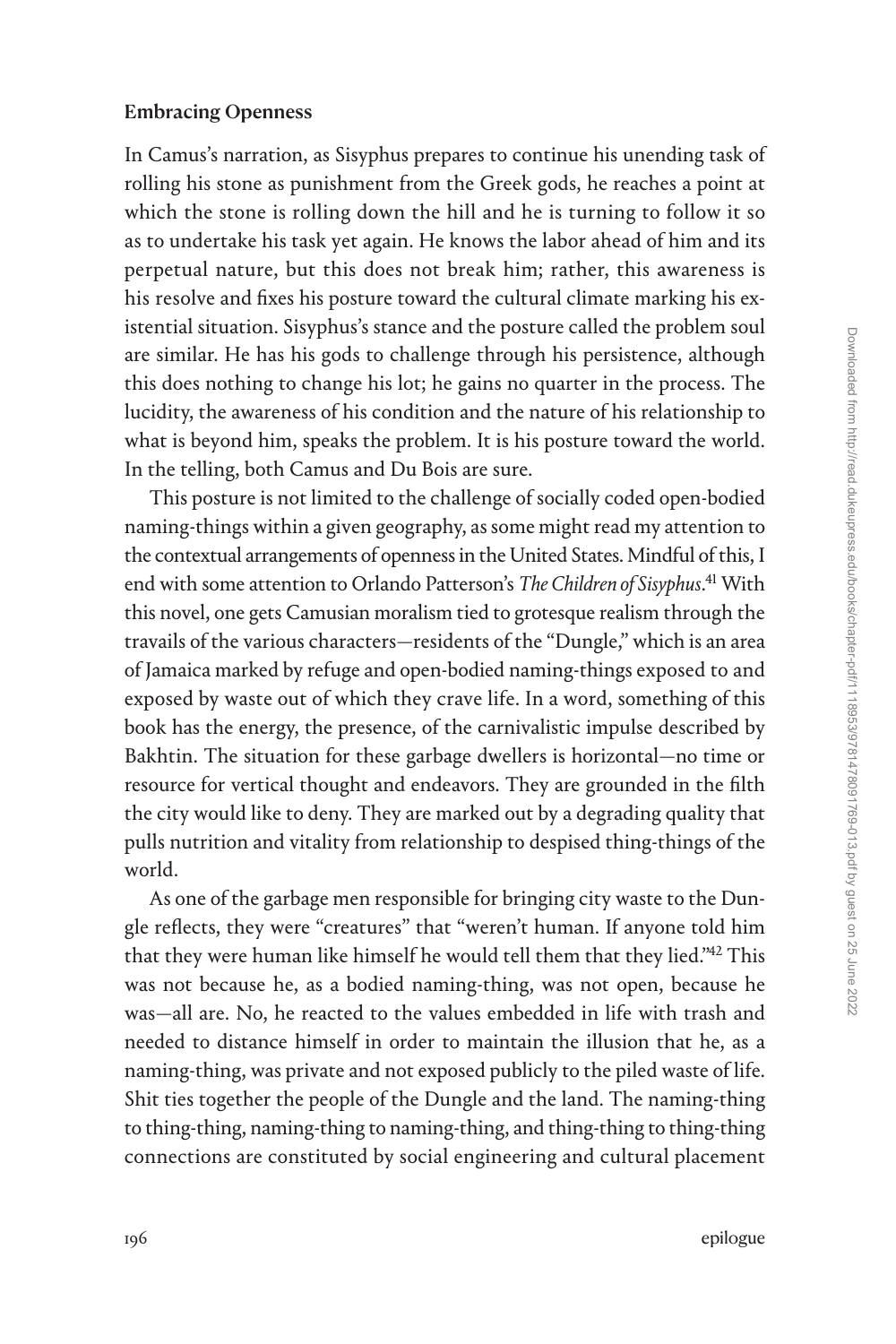of shit out of sight. Yet something of the interplay was intriguing; it pulled at him:

When he had almost reached the road the garbage-man, under some strange impulse, looked back at the scene he had just left. Something about it frightened him. There was, he imagined, a freakish infernal beauty in the oddly graceful way the mounds of filth undulated towards the unseen shore, in the way the sea murmured and sighed and lashed the shore at intervals with the breaking crack of a crocodile's tail, in the way the crystal blueness of the frightfully near horizon rose sheet behind the debris as if in flight from the menace of the sea.<sup>43</sup>

Bodied naming-things are open and troublingly so. They are penetrated by their surroundings, consumed by and consuming of the waste around them.

The world, as Bakhtin might observe, is defined by bodied presence and activities. There is no distinction to be made in that life, or better yet, the circumstances of life, are horizontal. The grotesque reigns for those with grotesque bodies—those who are constructed within the troubled and troubling world of the Americas. As I have remarked numerous times in this book, the marginalized are often projected as shit.<sup>44</sup> One gets a sense of this in what Dinah encounters after she has departed from the Dungle to live with her new man. In a scene as she is leaving their room to clean the chamber pot, Patterson writes, "In a moment she felt as if they had stripped her of all her being and was tearing it to pieces, searching into every last crevice of it, as if it was the muck the garbage-cart deposited at the Dungle.["45](#page--1-0)

Like Sisyphus, residents of the Dungle struggle to move. Sisyphus was punished to struggle eternally, but the shit of the Dungle held the residents bound. For instance, Dinah wanted to exit the Dungle even if it meant cruelly leaving her son behind just as Helga Crane, from Larsen's *Quicksand*, wanted to leave the preacher's house—and in so doing free herself from the pull of the children consuming her, forget the hateful neighbors, and push beyond the circumstances that destroyed her. In either case, unlike Sisyphus, we cannot even imagine them happy, because certain grotesque bodies are so heavily coded with social trappings that the pull on them eventually kills them, or at least compromises them severely.<sup>46</sup> Dinah is pulled back into the Dungle and lives there until her death; for Crane, the naming-thing/thing-thing interplay when coded by race, gender, class, and spirituality create obligation and connections that shape and determine a psycho-ethical loop of terror. Crane plans her move away from the interplay of other naming-things—children—who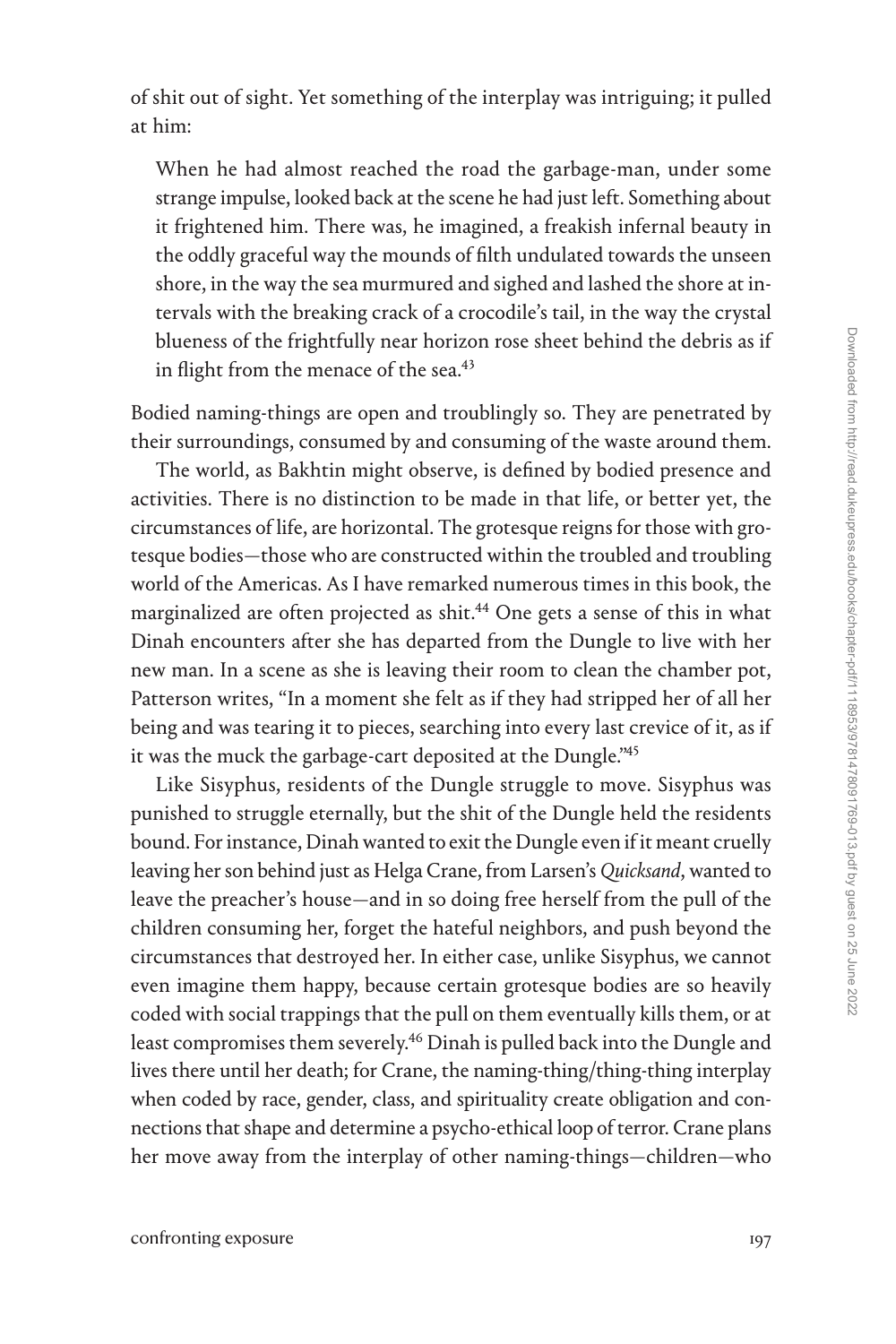impinge upon her. However, as Larsen writes, "hardly had she left her bed and become able to walk again without pain, hardly had the children returned from the homes of the neighbors, when she began to have her fifth  $child$ <sup>247</sup>

To attempt closure of these bodies is to render them stable and workable within the larger framework of social logic. This is the case with Dinah's purification—when she is bathed and her body anointed with oil—or when the purifying blood of a pigeon is poured on her and it "was like a razor gliding through her flesh. For one long, excruciating moment she was sure that it was her own blood that flowed.["48](#page--1-0) In more charismatic traditions, the role of religious ritual is not to close off the body, but rather to restrict its openness and its receptivity to divine presence only. That is to say—"in the world but not of it"—cosmic forces penetrate the open-bodied naming-thing, and through this penetration safeguard it from impact by other forces. It becomes a new bodied thing by means of which its material nature and connection to the world is downplayed by a new cosmic state of being—"behold old things have passed away, all things become as new" or "put on the full armor of God.["49](#page--1-0) This armor, however, serves only to block the body, to hide it and deny it—and in so doing to deny the supple nature of life.

This does not mean within the Dungle that open-bodied naming-things necessarily surrender to the absurdities of life coded by social signifiers that attempt to fix bodies and reduce openness. Some in the Dungle turn to Rastafarianism, but even this more humanistic tradition begs the question of life's parameters and prospects: Is there life without appeal, and how does one live it? For those in the Dungle, yes, life is possible, but it is a life of justified punishment until God says otherwise. This is the delusion of a distinct future. It is a redemptive suffering formulation premised on a life in/on/of shit. Obeah here in the Dungle, as in Christianity in Wright and Larsen, is projected as a means by which to close off the body—to end its openness through cosmic strategies of disappearance entailed by a particular ritualization of naming-thing/thing-thing interplay. In this case, site-specific dirt "out of place" and out of its original "time" shift nature and meaning—or close the naming-thing to objects and assumed technologies of contact. But, like Christianity, it fails in this regard. The question is this: What is made of that radical openness?

For Wright, Larsen, Patterson, and Camus, it is a life of struggle, but lucidity prevents the assumption that there is merited suffering—for example, painful attempts at closure—premised on a cosmic logic. According to these four, there is no grand unity around which such logic can rest. Perpetual